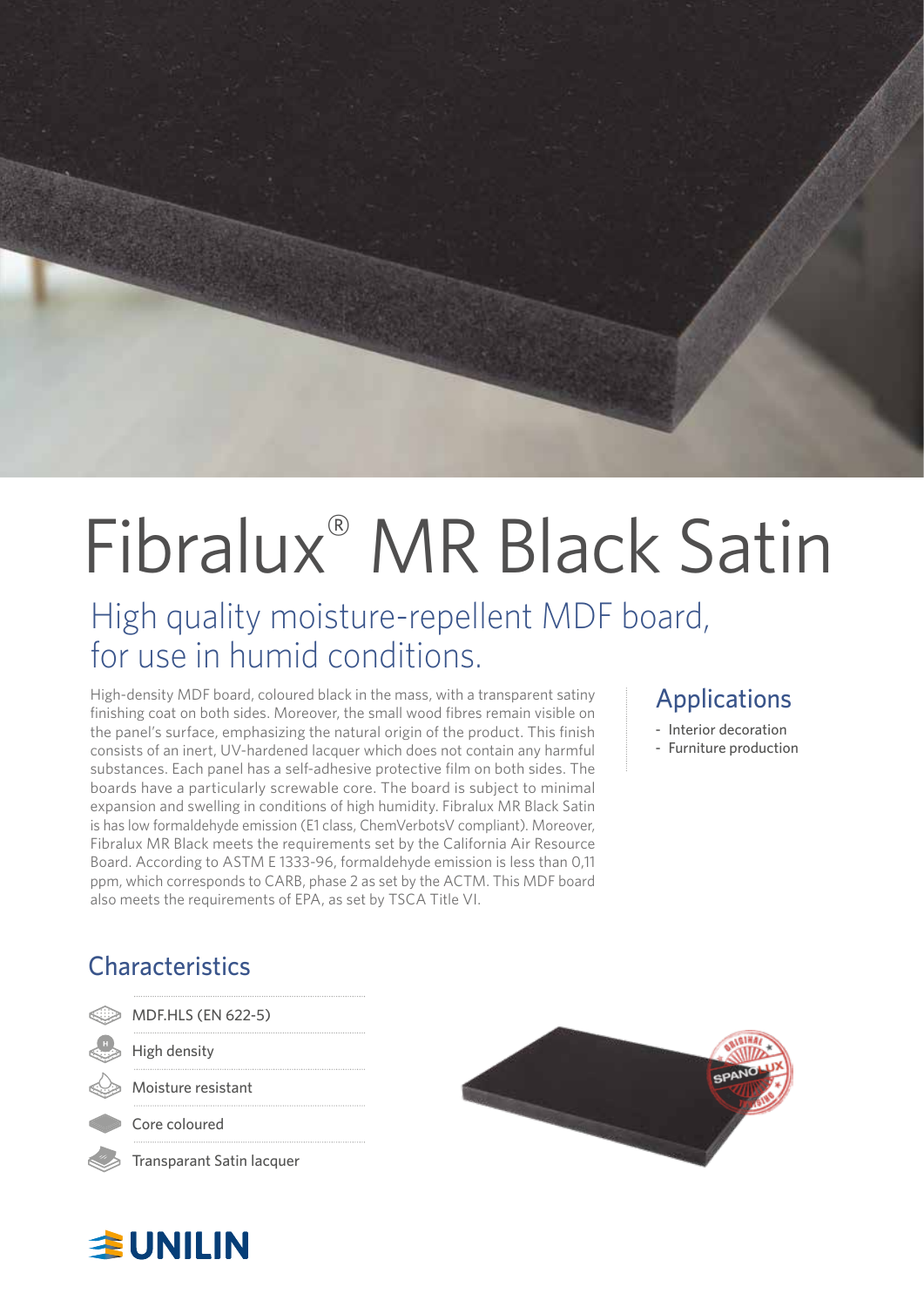## Fibralux® MR Black Satin

#### Applications

The board can be applied in service class 2 (restrictions in temperature and ambient humidity) and can be used in biological hazard classes 1 and 2 of EN 335-3.

During and especially after installation the boards must, wherever possible, be optimally protected from any direct contact with water. They must be stacked flat, on a pallet or using a sufficient number of cross members. Boards should not be stored vertically, unless ground contact can be avoided. The board will expand/shrink under variable humidity conditions, albeit to a lesser extent than standard MDF, meaning that an expansion space must be provided for at all times. Use suitable sawing, milling and drilling tools.

**Important remark:** UNILIN core coloured MDF panels are produced according to our highest quality standards & internal specifications. However, the use of natural raw materials may result in:

- colour differences between different production batches & panel thicknesses.
- the appearance of small, non-coloured wood fibres, which is normal and a desired effect. On the panel's surface, the shape, density and size of these fibres might differ.

For each project, it is recommended to use panels from the same production batch only, and to carefully select & assess the panels prior to installation.

#### Cleaning & care instructions

Fibralux MR Black Satin panels do not require any special maintenance. The recommended cleaning methods are as follows:

#### **Light/ Fresh soiling**

Clean with a paper towel, a soft clean cloth (dry or damp) or a sponge. If using damp cloth, dry the surface with an absorbents paper towel or microfiber cloth.

#### **Normal soiling – Extended contact time**

Clean with warm water, a clean microfiber cloth, a soft sponge or soft brush. Take care that the use of water during cleaning is not too generous.

Use normal domestic cleaners or soaps that have no abrasive ingredients. The cleaning agent should be directly spread on the dirt spot when cleaning. Then wipe with fresh water, removing all traces of cleaning agent, to prevent streaks forming. Dry the surfaces with a clean absorbent cloth or paper towel. The following cleaning agents should not be used under any circumstances:

- Scouring and abrasive agents (scourings pads, steel wool)
- Polish, washing powders, furniture cleaner, bleach
- Detergents with strong acids and salts
- Steam cleaning equipment.